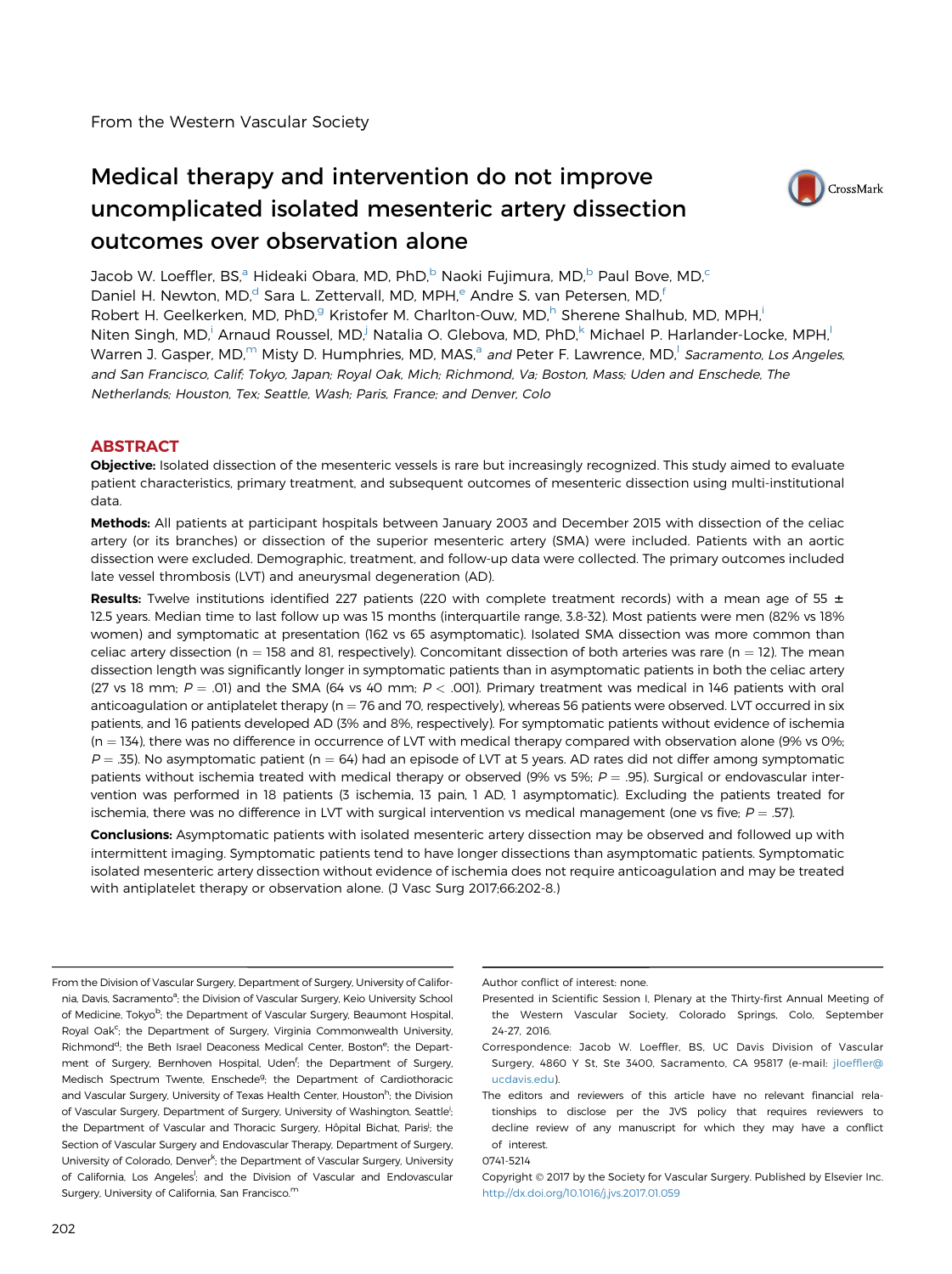Isolated mesenteric artery dissection (IMAD) is generally described as a rare but increasingly encountered vascular pathologic process.<sup>[1,2](#page-6-0)</sup> First described by Bauersfeld in 1947, $3$  the early literature showed that mesenteric artery dissections were associated with poor outcomes, with 5 of the first 11 reports progressing to bowel ischemia and death.[4](#page-6-0) The underlying cause of IMAD is still unknown. One hypothesis implicates the transition from a relatively fixed to an unfixed arterial segment, causing flow stagnation and subsequent abnormal mechanical stress to the anterior arterial wall.<sup>5,6</sup>

Recent treatment recommendations for symptomatic and asymptomatic patients vary on the basis of the experiences of individual institutions and have been supported mostly by small retrospective reviews and a few larger retrospective reviews.<sup>[7-11](#page-6-0)</sup> Suggested treatments include medical management with or without anticoagulation, surgery, and endovascular intervention. Whereas indications for immediate intervention can be self-evident, the optimal treatment is uncertain for patients with anything less than significant end-organ ischemia. This is especially the case for symptomatic patients whose pain does not quickly resolve. As such, some have tried to identify radiologic characteristics of the dissection that may better inform clinical decisionmaking at the time of diagnosis, such as subtyping of dis-sections based on morphology.<sup>[12](#page-6-0)</sup>

This multi-institutional study was then conducted to evaluate patient and radiologic characteristics, primary treatment, and subsequent outcomes for IMAD. Our primary outcomes of interest were late vessel thrombosis (LVT) and aneurysmal degeneration (AD) of the dissected mesenteric artery.

# **METHODS**

This is a multi-institutional, retrospective cohort analysis of patients evaluated or treated between January 2003 and December 2015 with IMAD of the celiac axis, the superior mesenteric artery (SMA), or both vessels. Institutions were recruited through the Vascular Low Frequency Disease Consortium (University of California-Los Angeles Division of Vascular Surgery). A call for participation to institutions with an interest was sent through e-mail. Institutions expressing interest to participate were allowed into the study once they demonstrated Investigational Review Board (IRB) approval from their home institution. The IRB at the University of California, Davis approved the study protocol. The IRB waived the patient consent process because of minimal patient risk. Data were collected by each institute's respective investigators and stored using a password-encrypted database (Velos eResearch System; Velos, Inc, Fremont, Calif) maintained by the University of California, Davis.

Inclusion criteria and patient identification. Patients were identified using the International Classification of

# ARTICLE HIGHLIGHTS

- Type of Research: Retrospective multicenter cohort study
- Take Home Message: Only 18 of 227 patients with superior mesenteric and celiac artery dissection underwent surgical or endovascular intervention. Symptomatic patients without gut ischemia were treated with antiplatelet therapy or observation with excellent results.
- . Recommendation: The authors suggest that isolated mesenteric artery dissections in symptomatic patients should be treated with antiplatelet therapy or observation and asymptomatic patients may be observed with serial imaging.

Diseases, Ninth Revision (ICD-9) code 443.29 (dissection of other artery) while excluding codes 441.0 to 441.03 (dissection of aorta). Additional patients were identified by search of the picture archiving and communication system using search terms of "celiac dissection," "celiac artery dissection," "superior mesenteric dissection," "superior mesenteric artery dissection," and "mesenteric artery dissection." Institutions unable to perform picture archiving and communication system search queries were allowed to enter patients on the basis of ICD-9 codes only. Patients presenting with rupture of the celiac artery or SMA were not included if there was no clear imaging demonstrating an IMAD.

Patient variables. Data collected contained patient demographics, presenting symptoms, radiographic measurements, primary treatment, and follow-up data including occurrence of LVT or AD. Patients were defined as symptomatic or asymptomatic. Symptomatic patients presented with at least one symptom of abdominal pain, nausea, or vomiting. Symptomatic patients were also broken down into those with and without evidence of intestinal ischemia on initial evaluation as determined by the participating institution's chart review.

Treatment. Patients were classified by the primary treatment at the time the dissection was identified (medical, surgical, observation). Medical management was defined as initial treatment with antiplatelet or anticoagulation medications. Treatment was further classified as antiplatelet only, anticoagulation only, or combination treatment. The addition of new antihypertensive medications or a change in a patient's antihypertensive medications after identification of the dissection was also collected. Surgical treatment was defined as any operation including bypass, embolectomy, patch angioplasty, or endovascular intervention.

Radiographic data. We collected data on the imaging modality used for initial diagnosis of IMAD. When available, images were reviewed for dissection length, maximal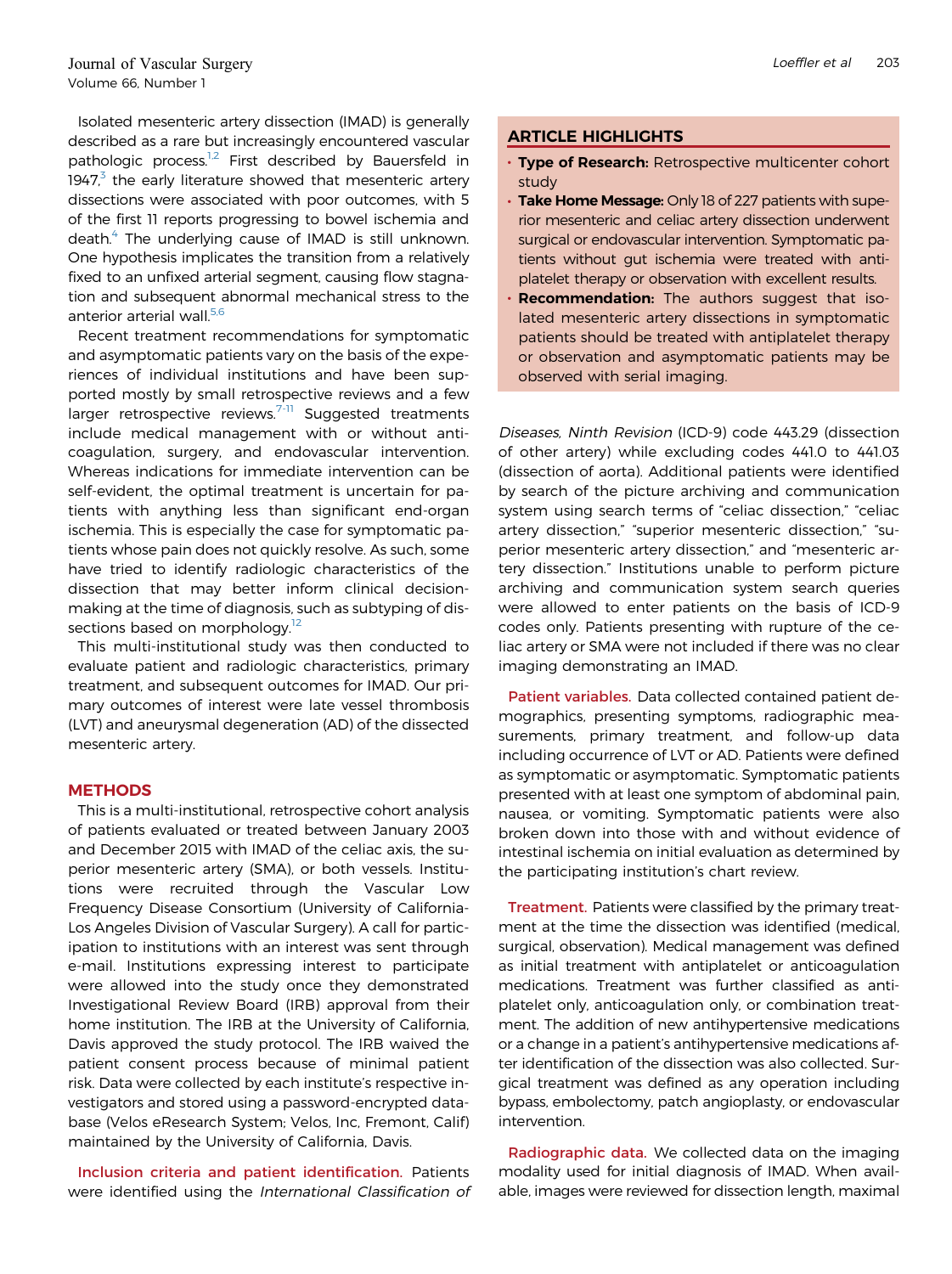diameter of the dissected artery, whether branches of the dissected artery were involved, and characteristics of the aorta at the origin of the dissected vessel. Dissection length was determined by centerline measurement on computed tomography (CT) at facilities with this capability. At facilities without software able to create centerline reconstruction, length was measured on coronal or sagittal CT images. For measurement on duplex ultrasound imaging, calipers were used to measure dissection length, and measurements were approximated using image ruler bar standardization. When the dissection continued into vessel branches, the length was estimated on the basis of the end point at which no further dissection could be identified. Diameter measurements were obtained from inner to inner wall to account for cases in which hemorrhage or surrounding tissue edema obscured the outer vessel wall. Imaging characteristics at the time of follow-up were collected if available. In cases in which images were not able to be reviewed, radiographic reports were used to determine measurements. Measurements were determined at the individual institutions and not at a central radiographic core laboratory.

Follow-up. Clinical follow-up data included date of last evaluation of the patient, defined by date of last available clinic note or imaging. The occurrence of the primary outcomes, LVT and AD, was collected along with the presence of residual symptoms. AD was defined as a vessel diameter 1.5 times the normal vessel diameter. Secondary outcomes measured included death.

Data analysis. Categorical data were described by frequency and compared using  $\chi^2$  tests. Continuous variables were analyzed using Student t-test and analysis of variance. Where data were skewed, the median and interquartile range (IQR) were reported. Where data were distributed normally, mean and standard deviation were reported. LVT and AD were analyzed as separate outcomes for comparison of the primary treatment groups. Freedom from LVT or AD was determined by Kaplan-Meier estimates and adjusted to determine how patient factors may affect the outcome using Cox proportional hazards modeling. Only time points at which the standard error was <10% were reported from the Kaplan-Meier analysis. A P value of  $<$  05 was considered statistically significant. All statistical analysis was performed using R software, version 3.1.2 (R Foundation for Statistical Computing, Vienna, Austria).

### RESULTS

Twelve institutions identified 227 patients from the United States (n = 125), Japan (n = 73), The Netherlands  $(n = 19)$ , and France  $(n = 10)$ . The mean age at diagnosis for the entire cohort was  $55 \pm 12.5$  years. More patients were men (82%) and symptomatic (162 vs 65 asymptomatic). Asymptomatic patients were on average

|        |  | Table I. Characteristics of symptomatic and asymptom-    |  |
|--------|--|----------------------------------------------------------|--|
|        |  | atic patients with isolated mesenteric artery dissection |  |
| (IMAD) |  |                                                          |  |

|                                                                                                                                                                                                                                               | Symptomatic<br>patients<br>$(n = 162)$ | Asymptomatic<br>patients<br>$(n = 65)$ |  |  |
|-----------------------------------------------------------------------------------------------------------------------------------------------------------------------------------------------------------------------------------------------|----------------------------------------|----------------------------------------|--|--|
| Age, years                                                                                                                                                                                                                                    | $55.25 \pm 11.19$                      | $59.79 \pm 15.18$                      |  |  |
| <b>Sex</b>                                                                                                                                                                                                                                    |                                        |                                        |  |  |
| Female                                                                                                                                                                                                                                        | 29 (18)                                | 12(18)                                 |  |  |
| Male                                                                                                                                                                                                                                          | 131(81)                                | 52 (80)                                |  |  |
| Unknown                                                                                                                                                                                                                                       | 2(1)                                   | 1(2)                                   |  |  |
| Hypertension                                                                                                                                                                                                                                  | 73 (45.1)                              | 35 (53.8)                              |  |  |
| Coronary artery disease                                                                                                                                                                                                                       | 15(9.3)                                | 12(18.5)                               |  |  |
| Connective tissue<br>disorder <sup>a</sup>                                                                                                                                                                                                    | 3(1.9)                                 | 3(4.6)                                 |  |  |
| Smoking history                                                                                                                                                                                                                               |                                        |                                        |  |  |
| Current or prior                                                                                                                                                                                                                              | 82 (50.6)                              | 38 (58.5)                              |  |  |
| <b>Never</b>                                                                                                                                                                                                                                  | 80 (49.4)                              | 27(41.5)                               |  |  |
| Continuous variables are presented as mean $\pm$ standard deviation.<br>Categorical variables are presented as number (%).<br>المناجحين والمتحادات والمناقب المناقبة والمتحاد والمنتقصات والمحادثات والمستحد والمتحاكل والمتحادثات والمتناقبة |                                        |                                        |  |  |

aIncludes Ehlers-Danlos syndrome, antiphospholipid syndrome, polyarteritis nodosa, and rheumatoid arthritis.

slightly older than symptomatic patients (60 vs 55 years;  $P = .04$ ), but otherwise there were no significant differences in comorbidities between symptomatic and asymptomatic patients (Table I). Sixty-one patients (27%), including 54 symptomatic patients and seven asymptomatic patients, were transferred from an outside hospital.

Dissection characteristics. Isolated SMA dissection was more common than celiac artery dissection ( $n = 158$  and 81, respectively; [Table II\)](#page-3-0). Dissection of both the SMA and celiac artery was rare ( $n = 12$ ). Patients with dissection of both the celiac artery and SMA were symptomatic in 82% of cases. In cases in which the dissection involved only the celiac artery or the SMA, there was no difference in the proportion of patients who were symptomatic (62% vs 75%, respectively;  $P = .09$ ). The mean dissection length was longer for the SMA than for the celiac artery (58 mm vs 23 mm;  $P <$  .001). The mean dissection length was significantly longer in symptomatic patients than in asymptomatic patients in both the celiac artery (27 vs 18 mm;  $P = .01$ ) and the SMA (64 vs 40 mm;  $P < .001$ ). In addition, symptomatic patients were more likely than asymptomatic patients to have multibranch involvement in both the celiac artery (79% vs 46%;  $P = .01$ ) and the SMA (80% vs 61%;  $P = .04$ ).

Primary treatment groups. Of the 227 patients, 220 had available treatment records; 56 (25%) were observed, 146 (64%) received medical management, and 18 (8%) underwent surgical therapy. The distribution of treatment in symptomatic and asymptomatic patients is shown in [Fig 1.](#page-3-0) In patients who received medical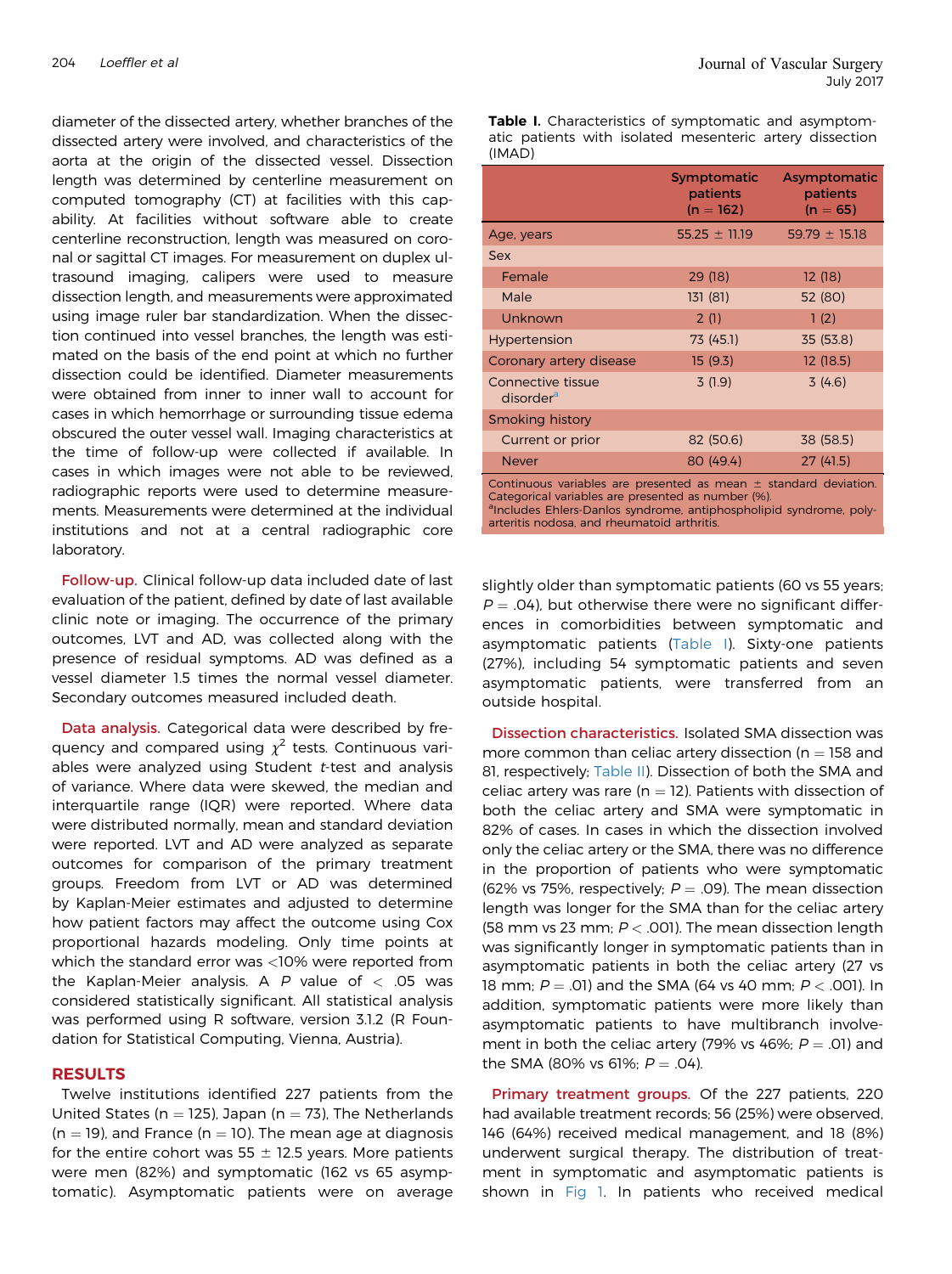<span id="page-3-0"></span>

| <b>Dissected artery</b>           | Symptomatic ( $n = 162$ ) | Asymptomatic ( $n = 65$ ) | P value |
|-----------------------------------|---------------------------|---------------------------|---------|
| <b>Both</b>                       | 10(6)                     | 2(3)                      |         |
| Celiac                            | 43 (27)                   | 26(40)                    |         |
| <b>SMA</b>                        | 109(67)                   | 37 (57)                   |         |
| Celiac dissection characteristics |                           |                           |         |
| Length, mm                        | $26.5 \pm 17.4$           | $17.9 \pm 7.8$            | .01     |
| Diameter, mm                      | $12.3 \pm 3.2$            | $11.6 \pm 3.3$            | .41     |
| Branch involvement                | 31(79)                    | 12(46)                    | .OI     |
| SMA dissection characteristics    |                           |                           |         |
| Length, mm                        | $64.0 \pm 37.9$           | $39.5 \pm 22.4$           | < 0.001 |
| Diameter, mm                      | $11.1 \pm 2.4$            | $10.4 \pm 2.2$            | .11     |
| Branch involvement                | 85 (80)                   | 22(61)                    | .04     |
|                                   |                           |                           |         |

SMA, Superior mesenteric artery.

Continuous variables are presented as mean  $\pm$  standard deviation. Categorical variables are presented as number (%).



Fig 1. Treatment of isolated mesenteric artery dissection (IMAD) in symptomatic and asymptomatic patients. Treatment data were unavailable for six symptomatic patients (3%) and one asymptomatic patient (2%).

management, 33 patients (23%) received oral anticoagulation therapy, 70 patients (48%) received antiplatelet therapy, and 42 (29%) received both antiplatelet and anticoagulation. Of the 75 patients who received anticoagulation, 24 patients had only short-term intravenous anticoagulation at a mean of 4.2 days  $(\pm 1.8 \text{ days})$ . In six of these patients, intravenous heparin was used initially, but they were transitioned to dual antiplatelet therapy at discharge. In 13 patients, it was used as a bridge to anticoagulation, and in the other five patients, all medical anticoagulation and antiplatelet therapy was stopped at the time of discharge. Antihypertensive medication was started in six patients, whereas 42 patients had the antihypertensive medication changed.

Surgical intervention was the primary treatment in 18 patients (8%). The indications for intervention included intestinal ischemia ( $n = 6$ ), vessel thrombosis without ischemia (n = 6), and AD (n = 6). In the 6 patients treated for ischemia, 3 patients were treated by thrombectomy and patch angioplasty, 1 underwent endarterectomy, 1 was treated by surgical bypass, and 1 patient had an uncovered self-expanding stent placed. Patients treated for thrombosis without evidence of ischemia were also treated by patch angioplasty ( $n = 1$ ), surgical bypass  $(n = 1)$ , patch angioplasty plus endovascular lysis  $(n = 1)$ , endovascular angioplasty with  $(n = 1)$  or without  $(n = 1)$ stent placement, and endovascular lysis only ( $n = 1$ ). In those treated for AD, two patients underwent surgical bypass, one patient had aneurysmorrhaphy, one had an interposition graft, and two patients were treated by endovascular balloon-expandable covered stent placement.

Outcomes. In patients treated with primary surgery, LVT occurred in one patient (median, 14 months), and there were no patients with AD at an overall median follow-up of 18 months. The occurrence of LVT and AD in the medical management group was compared with the observation group, for both symptomatic and asymptomatic patients. No asymptomatic patient treated medically or observed developed LVT with a median follow-up time of 18 months (IQR, 7-45 months). Six asymptomatic patients went on to develop AD at a median follow-up time of 6.5 months (IQR, 1.0-12.1 months). Of these six patients, three had received antiplatelet therapy and three were observed (10.7% vs 8.8%;  $P = .99$ ).

Of the symptomatic patients, six developed LVT after a median time of 2 months (IQR, 0.4-3.6 months; [Table III](#page-4-0)). Three were dissections of the celiac artery and three were SMA dissections. Initial dissection length measurements were available in two of these patients (130 and 107 mm). For symptomatic patients without evidence of ischemia (n  $=$  134), the incidence of LVT was not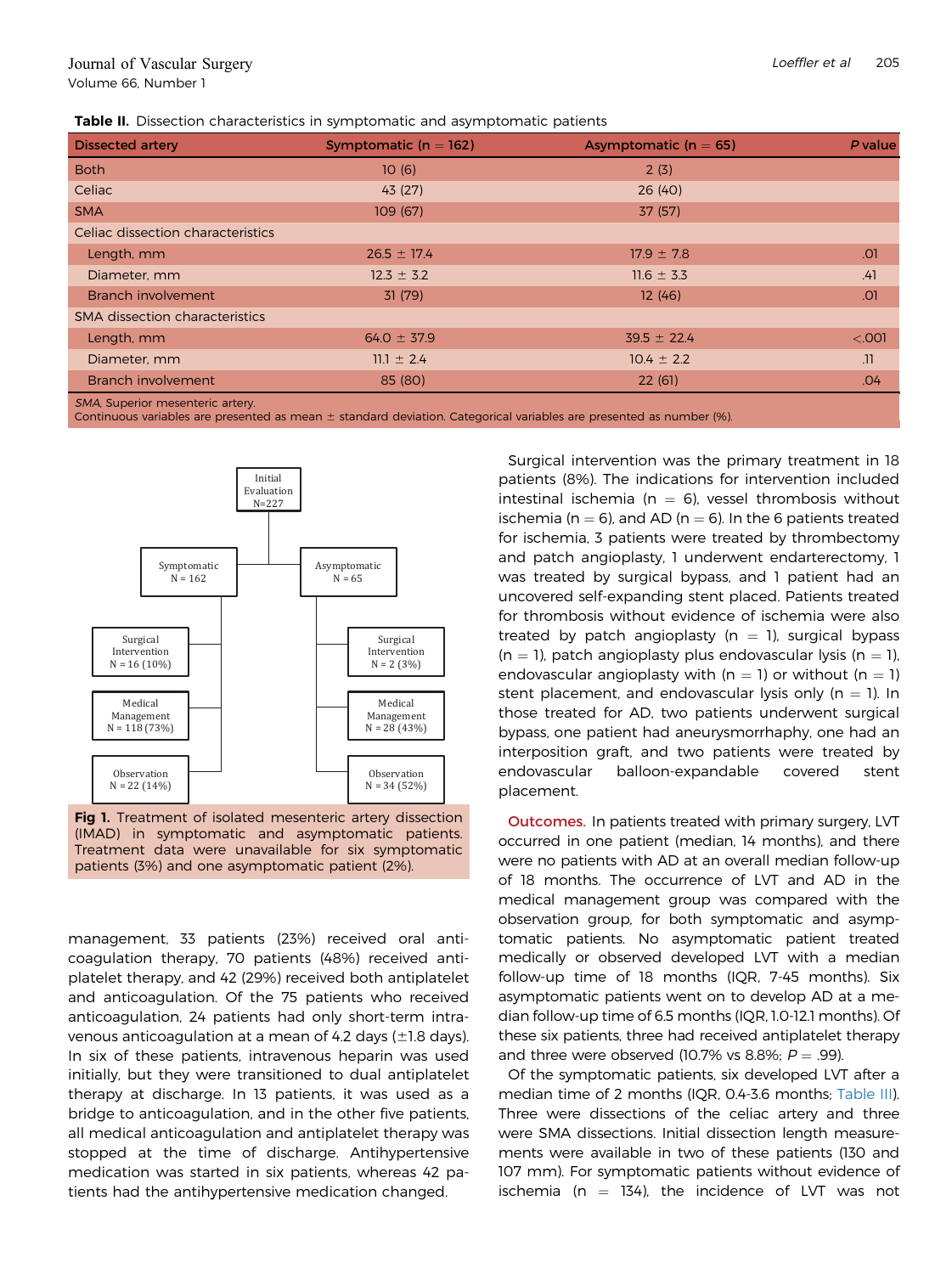<span id="page-4-0"></span>Table III. Presentation, treatment, and time to outcome for patients who developed late vessel thrombosis (LVT)

| Age, years/sex                                                                  | Presenting symptom       | <b>Surgical intervention?</b> | <b>Treatment received</b> | <b>Months to LVT</b> |  |
|---------------------------------------------------------------------------------|--------------------------|-------------------------------|---------------------------|----------------------|--|
| 42/male                                                                         | New-onset abdominal pain | <b>No</b>                     | Dual therapy              | 1.1                  |  |
| 71/male                                                                         | New-onset abdominal pain | <b>Yes</b>                    | Surgical bypass           | 2.4                  |  |
| 75/male                                                                         | New-onset abdominal pain | <b>No</b>                     | Anticoagulation           | 1.5                  |  |
| 69/female                                                                       | New-onset abdominal pain | <b>No</b>                     | Anticoagulation           | 18.0                 |  |
| 55/male                                                                         | New-onset abdominal pain | <b>No</b>                     | Dual therapy              | 3.0                  |  |
| 42/male                                                                         | New-onset abdominal pain | <b>No</b>                     | Dual therapy              | 1.0                  |  |
| Dual therapy consisted of an antiplatelet in combination with an anticoagulant. |                          |                               |                           |                      |  |



#### Late Vessel Thrombosis at 5 years

significantly different with medical management compared with observation alone (9% vs 0%;  $P = .35$ ). For those patients treated medically ( $n = 113$ ), there was no significant difference in LVT between those treated with antiplatelet plus anticoagulation and those treated with antiplatelet alone (10% vs 0%;  $P = .10$ ; Fig 2; [Table IV\)](#page-5-0).

False lumen thrombosis was present at diagnosis in 61 patients. Of the remaining patients, 153 did not have false lumen thrombosis and 13 patients developed false lumen thrombosis at a mean of  $\pm 15.8$  months. In patients treated medically, there was no difference in the occurrence of false lumen thrombosis based on whether patients were treated with anticoagulation or antiplatelet therapy  $(P = .014)$ .

Occurrence of LVT in symptomatic patients without ischemia was also compared in the surgical intervention group ( $n = 12$ ) and the nonsurgical treatment groups  $(n = 134)$ . Again excluding patients with evidence of ischemia, there was no difference in LVT incidence in symptomatic patients between those treated with surgical intervention and those treated with nonsurgical management (8% vs 4%;  $P = .57$ ).

AD developed in 10 symptomatic patients at a median follow-up time of 10 months (IQR, 1-14 months). The mean maximal diameter of the dissected vessel at the time of diagnosis in these patients was 11.7  $\pm$  1.8 mm compared with 11.6  $\pm$  2.7 mm in symptomatic patients without AD  $(P = .89)$ . None of the patients had a dissection diameter >20mm at time of diagnosis. The incidence of AD in symptomatic patients without ischemia was not significantly different with medical management ( $n = 113$ ) compared with observation alone (n = 21; 9% vs 5%;  $P = .95$ ).

Ten patients died at a median of 9 months (IQR, 6-18 months). Of those 10 patients, 5 were observed, 3 were treated with anticoagulation, and 2 were treated with antiplatelet therapy.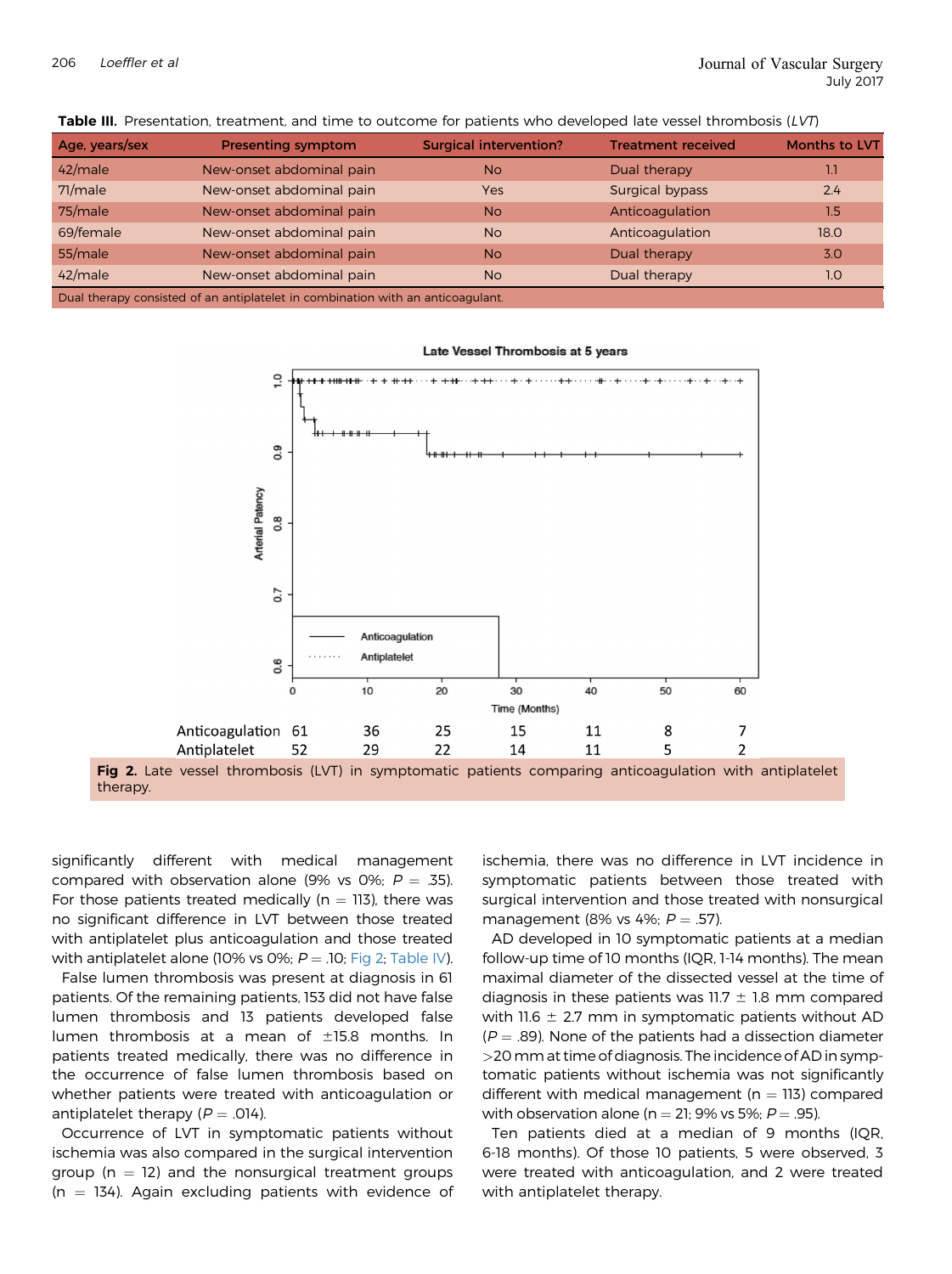<span id="page-5-0"></span>Table IV. Cox proportional hazards model of patients' characteristics

| Variable                                   | <b>HR</b> | 95% CI        |     |
|--------------------------------------------|-----------|---------------|-----|
| Age                                        | 1.07      | $0.96 - 1.12$ | .18 |
| Gender                                     |           |               |     |
| Female                                     | Referent  |               |     |
| Male                                       | 0.61      | $0.05 - 7.5$  | .70 |
| Current tobacco use                        | 3.7       | 0.39-34       | .25 |
| Drug use                                   | 2.01      | $0.08 - 52$   | .67 |
| CI, Confidence interval; HR, hazard ratio. |           |               |     |

 $P < .05$  considered statistically significant.

# **DISCUSSION**

This study reports a large series of patients with IMAD identified during an 11-year period when abdominal CT imaging was routinely used for diagnosis and patients were treated with medical management, surgical intervention, or observation. We found that when they were observed or managed with antiplatelet medications, patients with IMAD without evidence of ischemia were not at increased risk of LVT compared with treatment with anticoagulation. In addition, symptomatic patients tended to have longer dissections than asymptomatic patients. Finally, asymptomatic IMAD patients can be observed and followed up with intermittent imaging.

Despite relatively few reports of asymptomatic IMAD compared with symptomatic IMAD in the literature,  $13$ nearly a third of total patients identified in this study were asymptomatic. Most were simply observed and none developed late thrombosis, whereas six progressed to AD. These findings are similar to other reports in the literature. A systematic review conducted by Garrett found that asymptomatic patients with IMAD of the SMA were more likely than symptomatic patients to be successfully treated with medical therapy alone.<sup>[7](#page-6-0)</sup> He found that failure rate was 3% for asymptomatic patients compared with 16% for symptomatic patients. Our findings suggest that patients with uncomplicated, asymptomatic IMAD may not even benefit from medical management for prevention of thrombosis or aneurysm. Our median follow-up time in asymptomatic patients was 18 months. Because it is still unclear whether these patients are at risk for AD further out, we recommend that asymptomatic patients undergo intermittent repeated imaging at 6 and 12 months after diagnosis to ensure that they do not develop AD.

Symptomatic patients in our study had longer dissection lengths, both of the celiac artery and of the SMA. Similar findings have been reported in prior smaller studies of SMA dissections.<sup>[5,14](#page-6-0)</sup> Park et al found that the average length of SMA dissection in a group of 12 asymptomatic patients was 44 mm. In our group of 65 asymptomatic patients, we found that the average SMA dissection length was even somewhat shorter at 40 mm. Overall, we observed that the average SMA dissection length was 58 mm, which is similar to reported SMA dissection lengths ranging from 4 to 7 cm.<sup>[10,12,15](#page-6-0)</sup> In our study, dissection length data were available in two of six patients who went on to develop LVT. Both had SMA dissections roughly twice the average length, suggesting that long-segment dissections may be at higher risk for LVT, need more careful monitoring at 6-month intervals during the first year after diagnosis, and possibly need more intensive treatment.

The small amount of literature on IMAD suggests that medical therapy alone is all that is needed. However, what constitutes optimal medical therapy is unknown. In general, some combination of antihypertensive, anticoagulation, or antiplatelet drug therapy is recommended.<sup>16</sup> Many authors reported good outcomes using anticoagulation therapy, $9.17$  and some have called for anticoagulation as first-line therapy.<sup>[18](#page-6-0)</sup> We found that in symptomatic patients without evidence of ischemia, there was no significant difference in occurrence of LVT or aneurysm in patients treated with medical management vs observation alone. Furthermore, we found that there was no significant difference in LVT in patients treated with anticoagulation plus antiplatelet therapy vs only antiplatelet therapy. This suggests that anticoagulation is not needed as first-line therapy for symptomatic IMAD, and instead these patients may be treated with antiplatelet therapy or observed. However, this may not be the case in patients with long-segment artery dissections with branch involvement.

Surgery was the primary treatment in only 18 patients, 16 of whom were symptomatic with new-onset severe abdominal pain and what at the time was believed by the physician to be signs of mesenteric ischemia. All patients were treated with surgery, with one patient having lysis in addition to surgery. We hypothesize that endovascular therapy is used less in this population of patients because of the long length of the dissection and the involvement of branches with this disease. This is supported by the higher number of patients who underwent patch angioplasty as the surgical treatment of choice. However, given the limited numbers, we are unable to recommend one surgical or endovascular treatment over the other.

One of the main limitations of this study is its retrospective design, which prevents capture of all IMADs. Patients who presented with abdominal pain but were not imaged using CT or duplex ultrasound would not have been included in this study. Second, despite a large number of patients, the number of primary outcomes was relatively small. This made it difficult to detect risk factors for LVT or aneurysm and could have led to type II error in comparing outcomes in different treatment groups. We also did not collect data beyond the primary end point regarding how patients with LVT or AD were